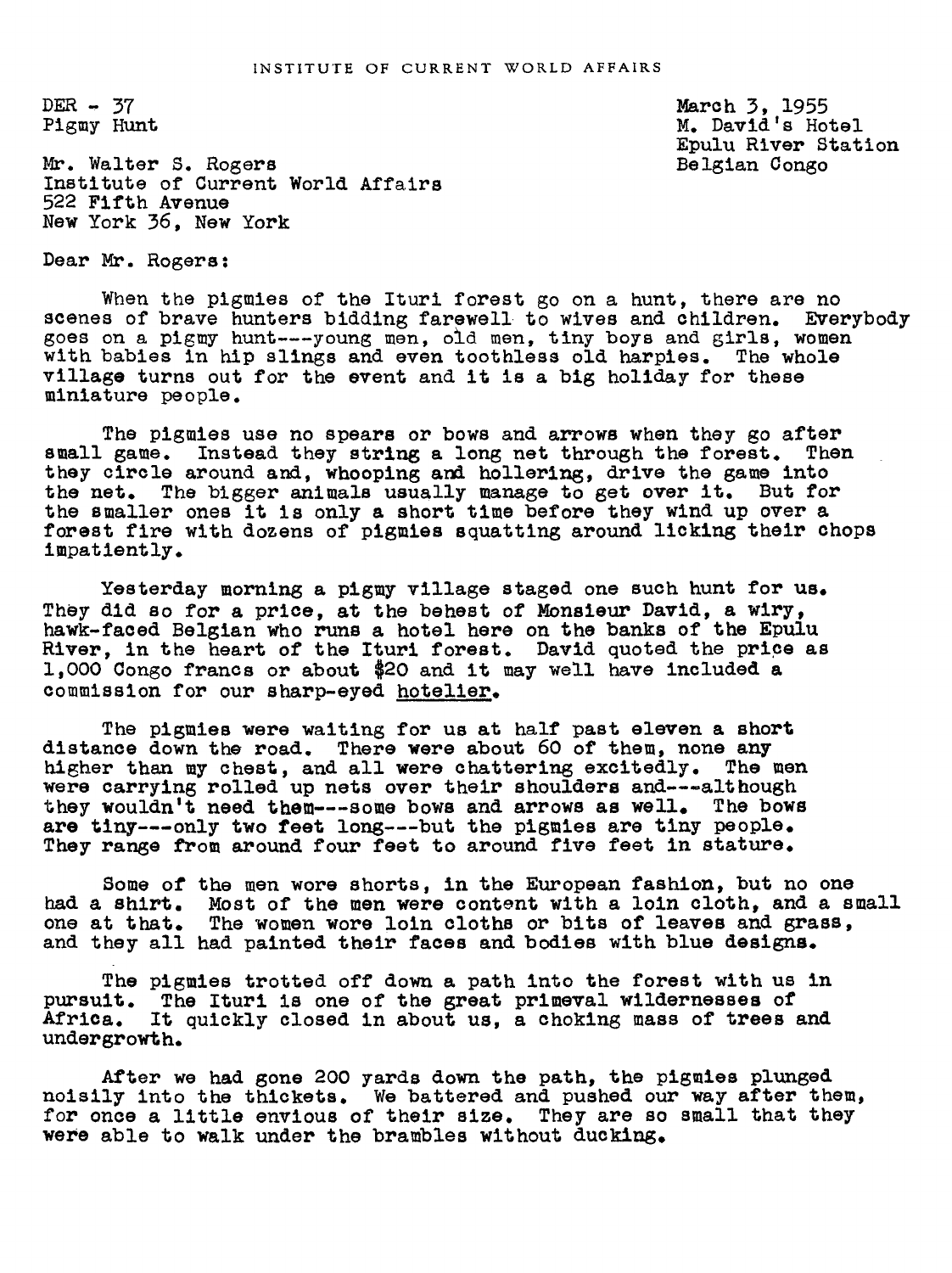$DER - 37$  2-

We went only a few hundred yards and the pigmies stopped. They unrolled their nets quickly, strung them from bush to bush and tied them end to end. Soon the net stretched out for 500 yards in a semi-circle. David, to whom this was old stuff, found himself a reasonably soft patch of brush and collapsed onto it. "You are guaranteed at least one antelope today," he said between yawns. "Maybe you will get more."

Most of the pigmies had disappeared into the undergrowth. "They will go out a quarter of a mile or a half mile, then they will come back." said David. The men who remained behind stood like sentries said David. The men who remained behind stood like sentries at every 50 feet along the net. The forest became quiet.

I waited next to one of the sentries. I could see only 15 feet or so into the dense undergrowth. There was very little light there on the forest floor. A tangle of greenery rose overhead, broken here and there by a shaft of sunlight. It was hot. I wondered when the beaters would start their drive. But there was no point in asking the pigmy. Swahili is spoken by large numbers of Africans in the eastern Congo but only a handful of the primitive pigmies know more than a few words of it. Neither do they know French. We waited in perspiring silence.

The little man in front of me, on guard at his sector of the net, stood motionless. I gave him a cigaret and he smiled shyly. Another pigmy Joined us ana they shared the cigaret, whispering to sach other in low tones.

The pigmies sock travelers for a good price before they pose for photographs but on the whole they are kind and gentle people. You see them along the road through the forest and around the infrequent villages. They always looks as if they were hurt and bewildered. The other Africans are either the same size or only a little taller than the pigmies---presumably as a result of Interbreeding---but they despise them. They say the pigmies are not "real people."

Two days previously we stopped at a mission station and a group of diminutive real people gathered around as we talked with some American missionaries. Two pigmies came down the road and the missionary called them over. I asked a "real person" who was the same size as the pigmies if he was a pigmy too. The real people hooted in derision at the suggestion while the two pigmies stood there looking dejected and waiting to be told they could go.

The real people regard themselves as a master race and each one has a pigmy who helps him tend his garden and does odd Jobs for him. Is it slavery? "Oh, no," a real person said. "The reason they work for us is that we help them. We give them food and clothing." The real people Jeer at their little helpers and even refuse to sit next to them in the mission churches. It seems that the pigmies too are convinced that they are not as good as real people.

In the forest, the pigmy has no real people to depress him. There are only the other pigmies and the animals. The pigmies next